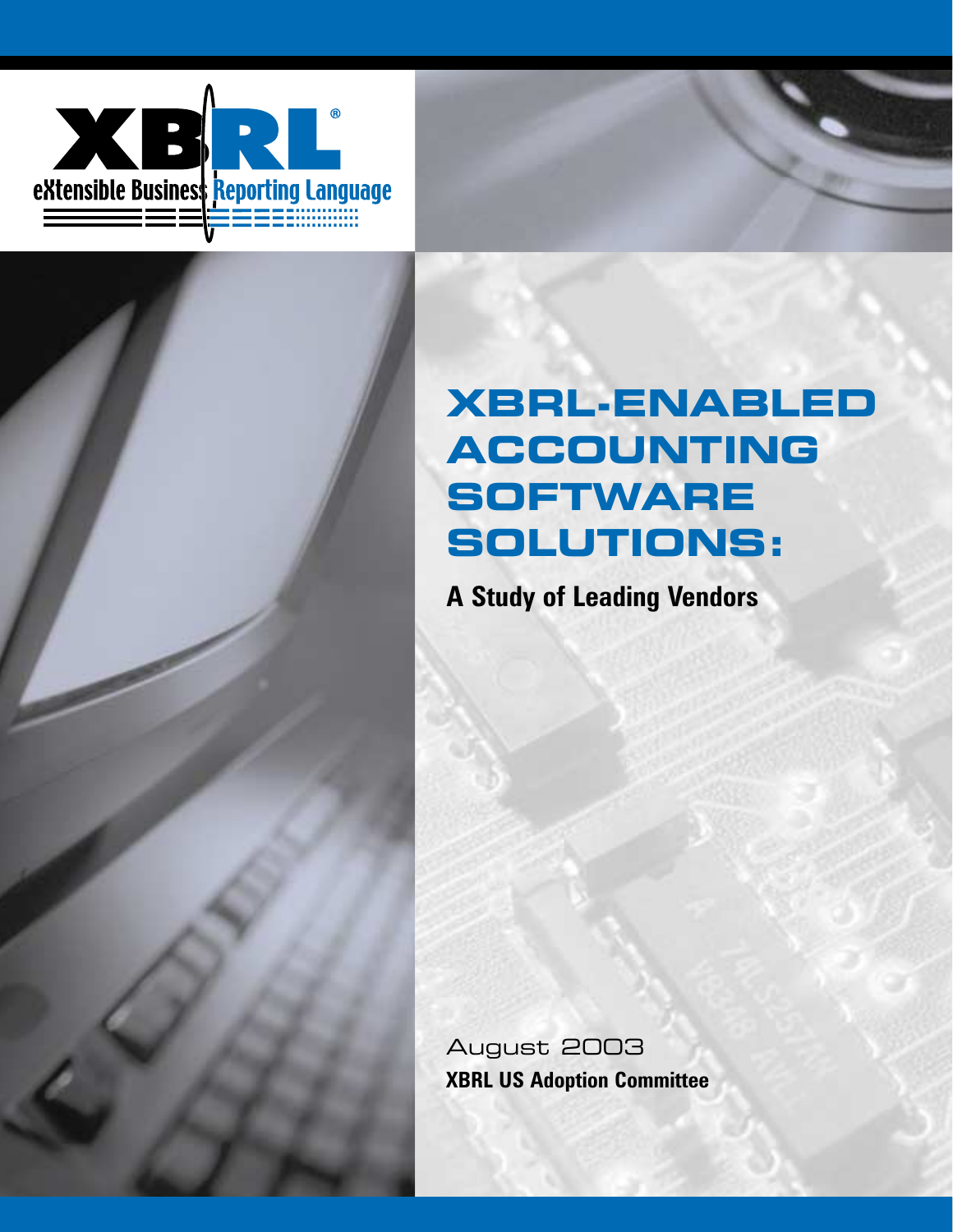### Table of Contents

| <b>Foreword</b>                        |  |
|----------------------------------------|--|
| <b>Key Findings</b>                    |  |
| <b>Conclusions and Recommendations</b> |  |

#### **Survey Methodology**

**The Study was based upon a telephone survey during the 2nd quarter of 2003 which obtained responses from 21 leading accounting application software vendors, covering 59 separate products. Respondents were primarily product managers of ERP, general ledger and financial reporting software.**

**Survey was conducted using a set of standardized questions. The survey addressed:**

- **• XBRL and XML enablement of specific products,**
- **• Company's familiarity with XBRL and perceived user interest in XBRL enablement, and**
- **• Respondent knowledge of XBRL and demographic information.**

Some of the vendors surveyed include Hyperion, JD Edwards, Microsoft, Oracle, PeopleSoft, SAP, ACCPAC and Cartesis.

**XBRL-US Adoption Committee Chair:** Paul Penler, Ernst & Young **Contact:** Jeff Naumann, AICPA, jnaumann@aicpa.org

This survey was conducted on behalf of the XBRL US Adoption Committee by the American Institute of Certified Public Accountants — the XBRL US host organization

Copyright 2003 by American Institute of Certified Public Accountants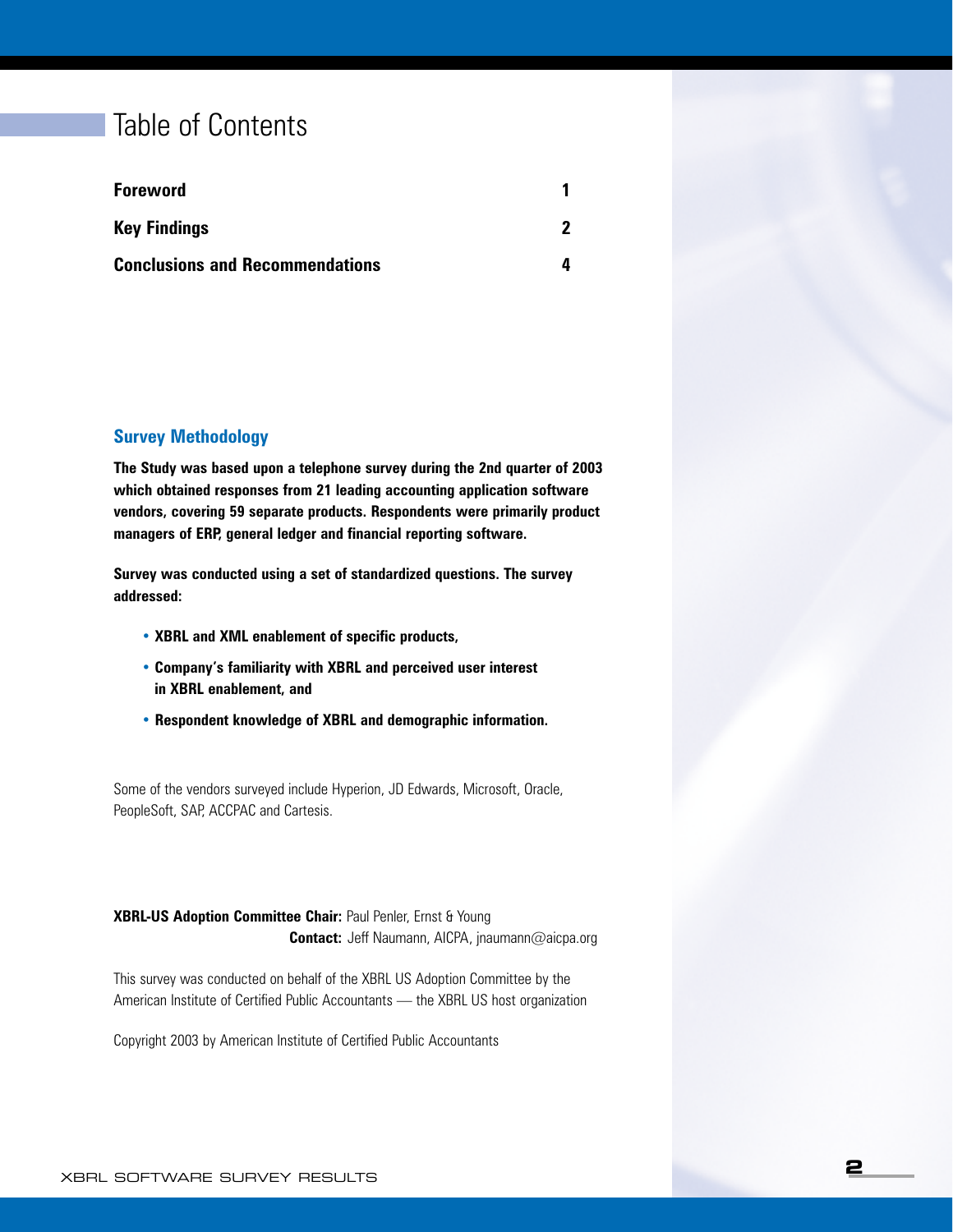### Foreword

Recent market developments have forced senior management to reevaluate their business reporting processes. Increased economic, market and regulatory pressures are driving demand for better quality, more transparent financial information to be used by both internal and external stakeholders and in a variety of electronic formats. Companies looking for Internet technologies can bring 'better, faster and cheaper' business reporting to the decision making process.

XBRL (Extensible Business Reporting Language) is an emerging technology standard that facilitates the business reporting process. Once XBRL-enabled, the information contained in a business report is consumed more accurately, quickly and efficiently by software applications with built-in XBRL functionality. This is in part accomplished by attaching an XBRL tag to the corresponding piece of data in the report.

Widespread adoption of XBRL will permit financial analysts, investors, accountants, government agencies, internal users and other interested parties to access, compare and analyze data in ways that simply are not practical or possible today. This will result in better, faster and cheaper business reporting and decision making.

Although approximately two dozen software vendors are already developing XBRL-enabled software and tools, the depth of XBRL enablement in the overall accounting and financial software market is still relatively low. As entities assess adopting XBRL today, the rate at which XBRL enablement of software will grow is a critical input in that decision process. Although the adoption rate of XBRL among software developers is increasing, the characteristically lengthy software development cycle warrants an assessment of how the software landscape will evolve in the next 12–18 months. Therefore, the main objective of this study is to assess the current rate of XBRL enablement in certain accounting software applications.

The members of XBRL US are committed to the ongoing development, refinement and ultimate success of XBRL. We firmly believe that enhanced business reporting processes hold wide promise, and adoption of XBRL technology will not only facilitate enhanced business reporting, but it will satisfy some of the diverse, critical information needs of many stakeholders.

#### **What is XBRL?\***

**XBRL, the financial and operational business reporting offshoot of XML (Extensible Markup Language), is a freely licensed, open technology standard that makes it possible to store and/or transfer data along with the complex hierarchies, data-processing rules and descriptions. XBRL also facilitates the analysis and distribution of data.**

**Before XBRL, reported data whether in online digital formats such as the hypertext markup language (HTML) for web pages, as attachments such as Adobe Acrobat or Microsoft Word, or on paper — had little more utility than photocopies. That is, the data could be read by humans, but not easily or quickly incorporated into other electronic mediums. XBRL, however, makes data "smart." It can determine how information is stored and how software presents, manipulates, and exchanges that information by using a set of standards and a family of taxonomies or "dictionaries" of terms.** 

\*For more information on XBRL and the XBRL International Consortium, please visit www.xbrl.org.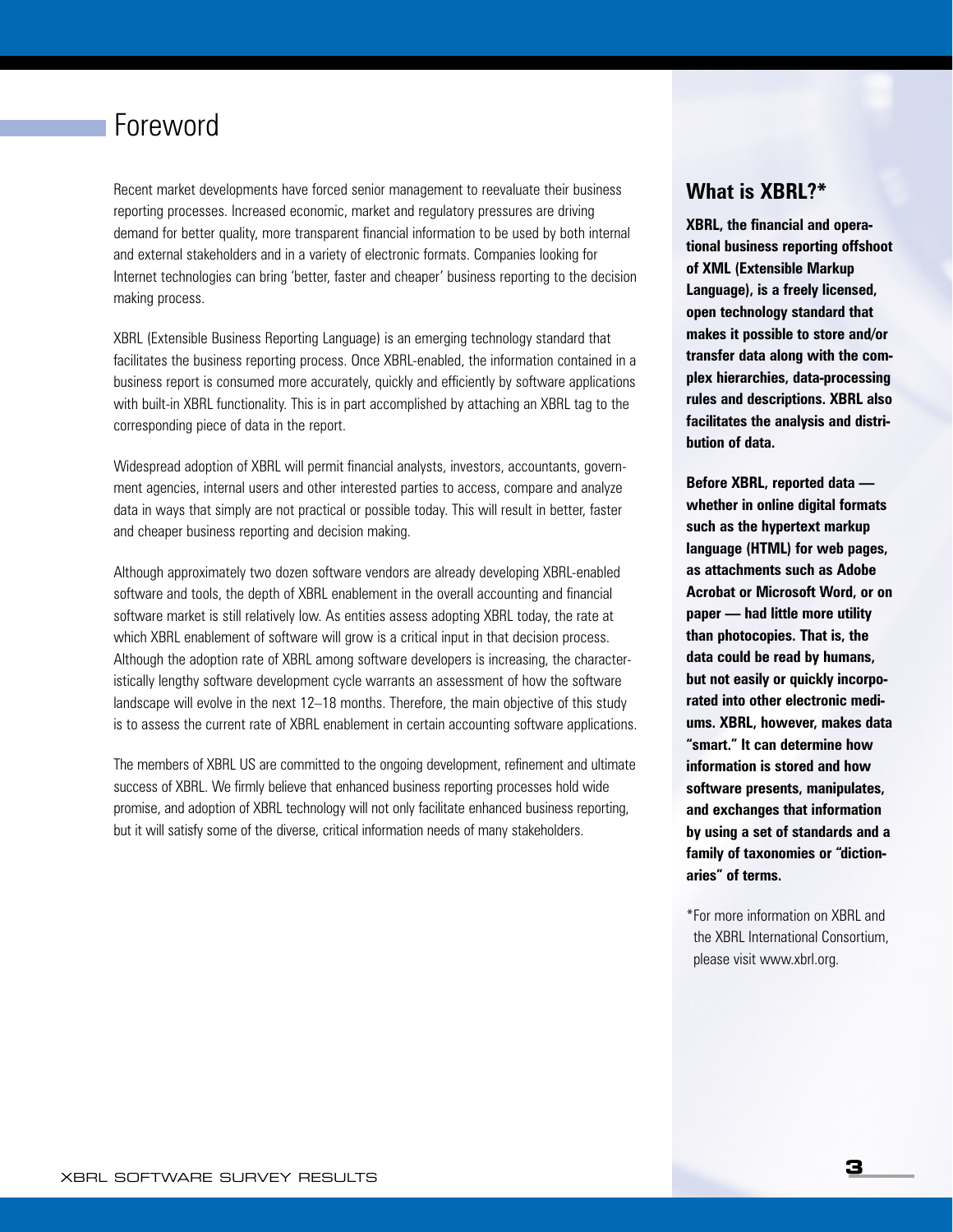### Key Findings

As a result of this study, a number of key findings emerged. The following summarizes these key findings.

#### **XBRL is taking hold with accounting vendors**

Two-thirds of the accounting software vendors (14 of 21) surveyed have already XBRL enabled one or more software products — or will do so — by December 2004. Of the 59 products included in the survey, half (29) will be XBRL enabled by the end of 2004.

Although approximately half of the vendors surveyed believe that user demand for XBRL enablement of their products is increasing, all perceived that current user demand for XBRL enablement of their products is low to moderate. Therefore, the current demand in the market is not hampering the decision of software vendors to XBRL enable their software.



#### **Vendors serving larger customers are XML and XBRL enabling their software more quickly**

Accounting software vendors that serve larger enterprises have made more progress towards XML and XBRL functionality in their products than those that provide solutions to small-and medium-size enterprises (SMEs). Ninety percent of products for larger users are already XML enabled compared to 55% of products for SMEs.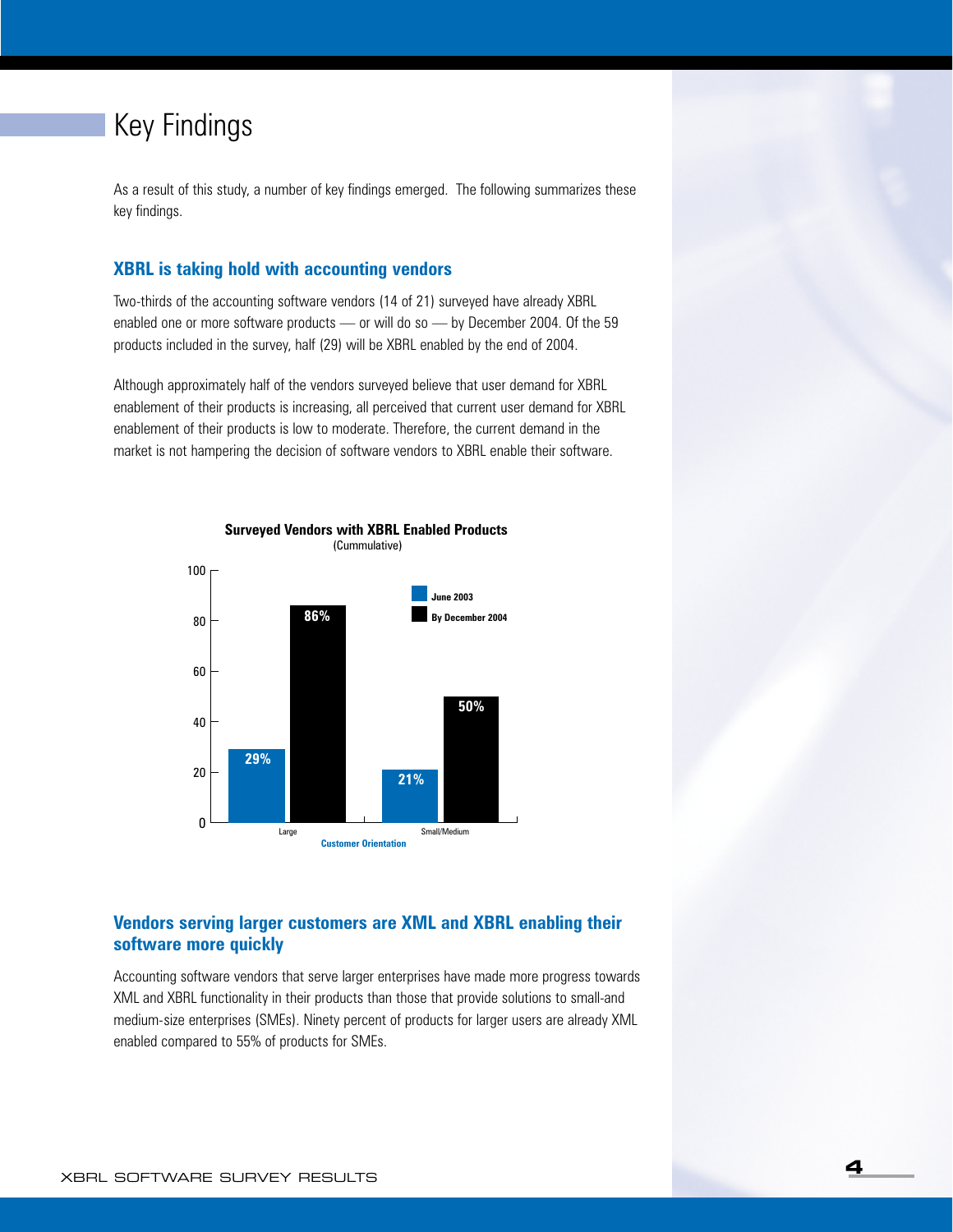The trend seen with XBRL is similar. The vast majority of accounting software vendors — 86% — serving larger enterprises have or will XBRL-enable one or more of their products before the end of 2004. Leading vendors have already incorporated XBRL functionality into at least one of their products. Fifty percent of accounting software vendors serving the SME market have already XBRL-enabled one or more products or plan to do so in 2003 and 2004.

**"Hyperion has been driving adoption of the XBRL standard through its participation in the XBRL consortium for more than three years and expects to be a key provider of XBRL-enabled products and solutions."**

*— John Kopcke, Chief Technology Officer, Hyperion Software*

#### **Primary focus on XBRL export functionality**

All of the vendors surveyed that have decided to XBRL-enable one or more of their products have incorporated the ability for those products to export and save information tagged in XBRL. Since it is a key characteristic of accounting software applications to create rather than consume financial information, it was expected that vendors would have the ability to export and save data in XBRL format.

This is a natural evolution of the acceptance of XBRL in the marketplace — the first step in the process is to enable software to output XBRL data, and as the market progresses, we will see demand for applications that can efficiently and accurately import and consume XBRL-tagged information as organizations begin to automate many of their business reporting processes.

Additionally, a small number of vendors indicated that they were building XBRL import functionality into their products at this time. Some vendors also indicated that their products will include the ability to render or view data in XBRL format.

**"We see XBRL as a critical tool to help companies meet the increasing demand for greater transparency and interoperability in the information they report,"** said Rob Zwiebach, Director of Financial Applications Development at Oracle. **"We have therefore built XBRL support into our financial reporting engine, enabling organizations to automatically and efficiently produce reports in XBRL format."**

#### **Understanding is key to XBRL Enablement**

As vendors come to understand the technical side to XBRL, experience market momentum behind XBRL, and see demand among users of their products, they will begin to XBRL-enable their products. Survey results indicate that two-thirds of software vendors that have not yet enabled their products do not have a good understanding of the technical aspects of XBRL. Building upon early adoption of XBRL among leading software vendors, we believe that momentum will increase among other vendors as their understanding of XBRL technical aspects, benefits and user demand grows.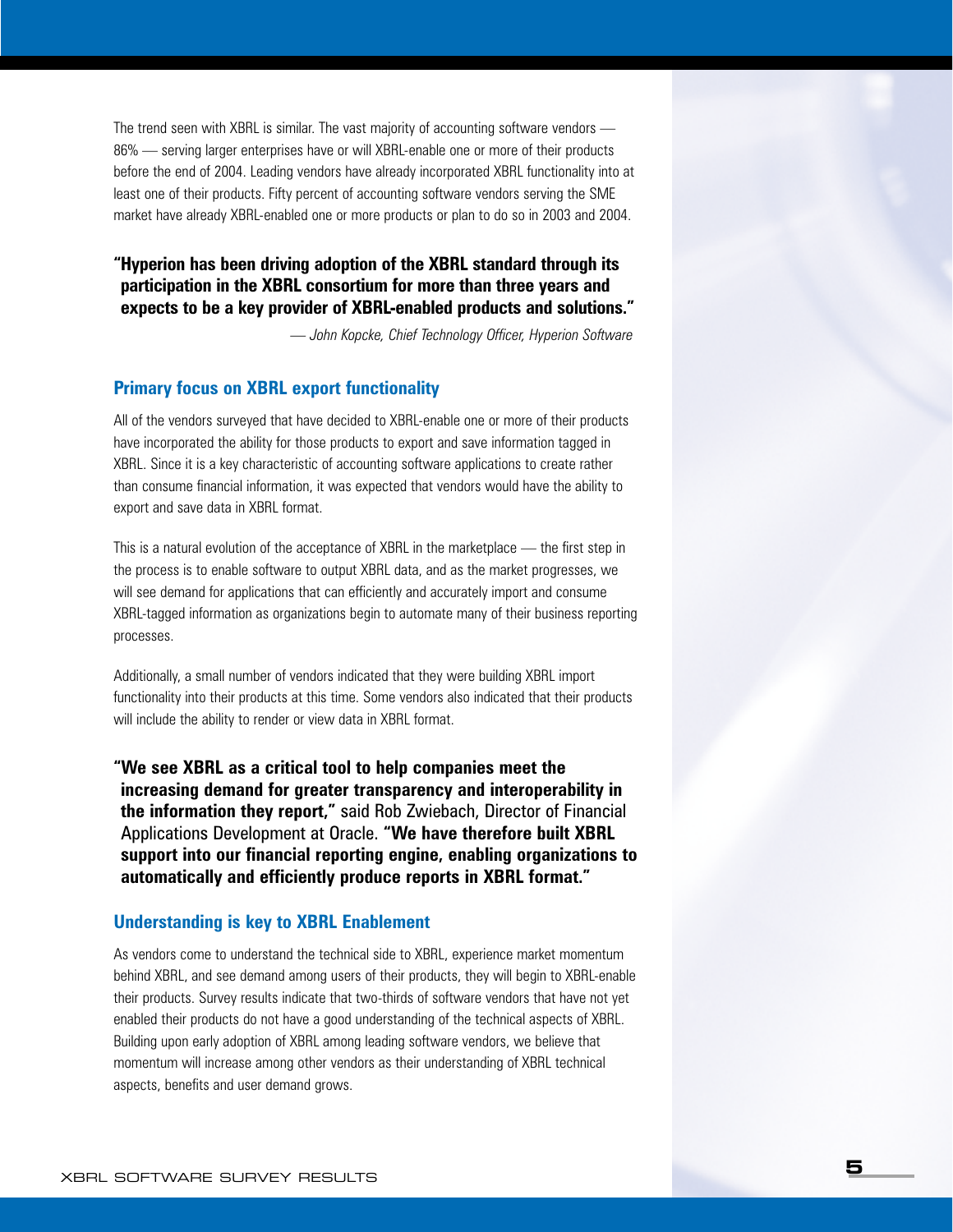## **Conclusion**

XBRL is making significant inroads.

Vendors who are serving larger companies are taking a leadership role by enabling software products, even though user demand remains relatively low. As larger software providers enable XBRL, we expect customer interest to increase and drive implementation in small and medium companies to drive enablement.

The vendors' decision to primarily enable their software to output or export XBRL data can be seen as a natural evolution of the acceptance of XBRL. In other words, the first step in the process is to enable software to output XBRL data, which, as the market progresses, will then need software that can consume the XBRL information. This study's results indicate that this evolution is taking place in the market.

The bottom line is that entities currently evaluating XBRL adoption in their organization should feel comfortable that accounting software vendors are also adopting XBRL aggressively.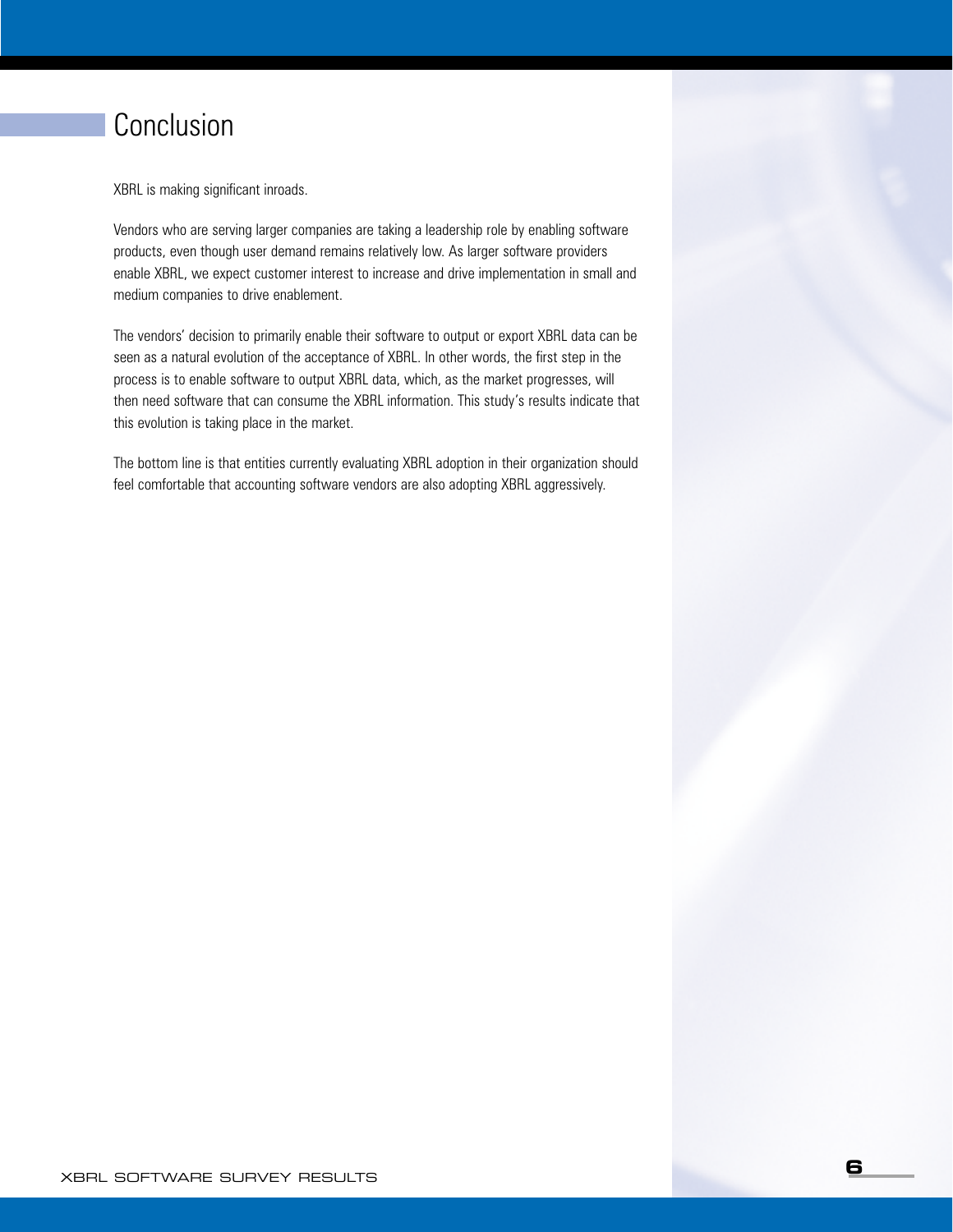### XBRL-US Members

American Institute of Certified Public Accountants Bank of America BearingPoint, Inc. BDO Seidman Bowne & Co., Inc. Bryant College Capital Printing Systems, Inc. CCH Tax Compliance Covarity, Inc. Creative Solutions Crowe Chizek Defense Finance and Accounting Service Deloitte & Touche LLP Eagle Technology Management, Inc. EDGAR Online, Inc. Ernst & Young LLP F. D.I.C. Fujitsu Laboratories of America, Inc. General Electric Company Grant Thornton LLP Hitachi America, Ltd. Hyperion Solutions Corp. RIA

Informatica Corporation Institute of Management Accountants J.D. Edwards & Co. KPMG LLP Lawson Software Mergent, Inc. Microsoft Corporation Moody's Risk Management Services Morgan Stanley Nasdaq Stock Market OneSource Information Services Oracle Corporation PeopleSoft PR Newswire Practitioners Publishing Company PricewaterhouseCoopers LLP Reuters Data LLC RR Donnelley Financial Standard Advantage Thomson Financial **UBMatrix Wachovia** 

iLumen

In the preparation of this document, every effort has been made to offer the most current, correct, and clearly expressed information possible. Nonetheless, inadvertent errors can occur, and business conditions often change. Further, the information in the text is intended to afford general guidelines on matters of interest to readers. The application and impact of this information can vary widely however, from case to case, based upon the specific or unique facts involved.

The AICPA disclaims all warranties, express or implied, including but not limited to implied warranties of merchantability and fitness for a particular purpose. The AICPA have no obligation to tell you when information in this document changes or to update the document. The mere inclusion of the name of an organization in the text is not to be construed as an endorsement the AICPA.